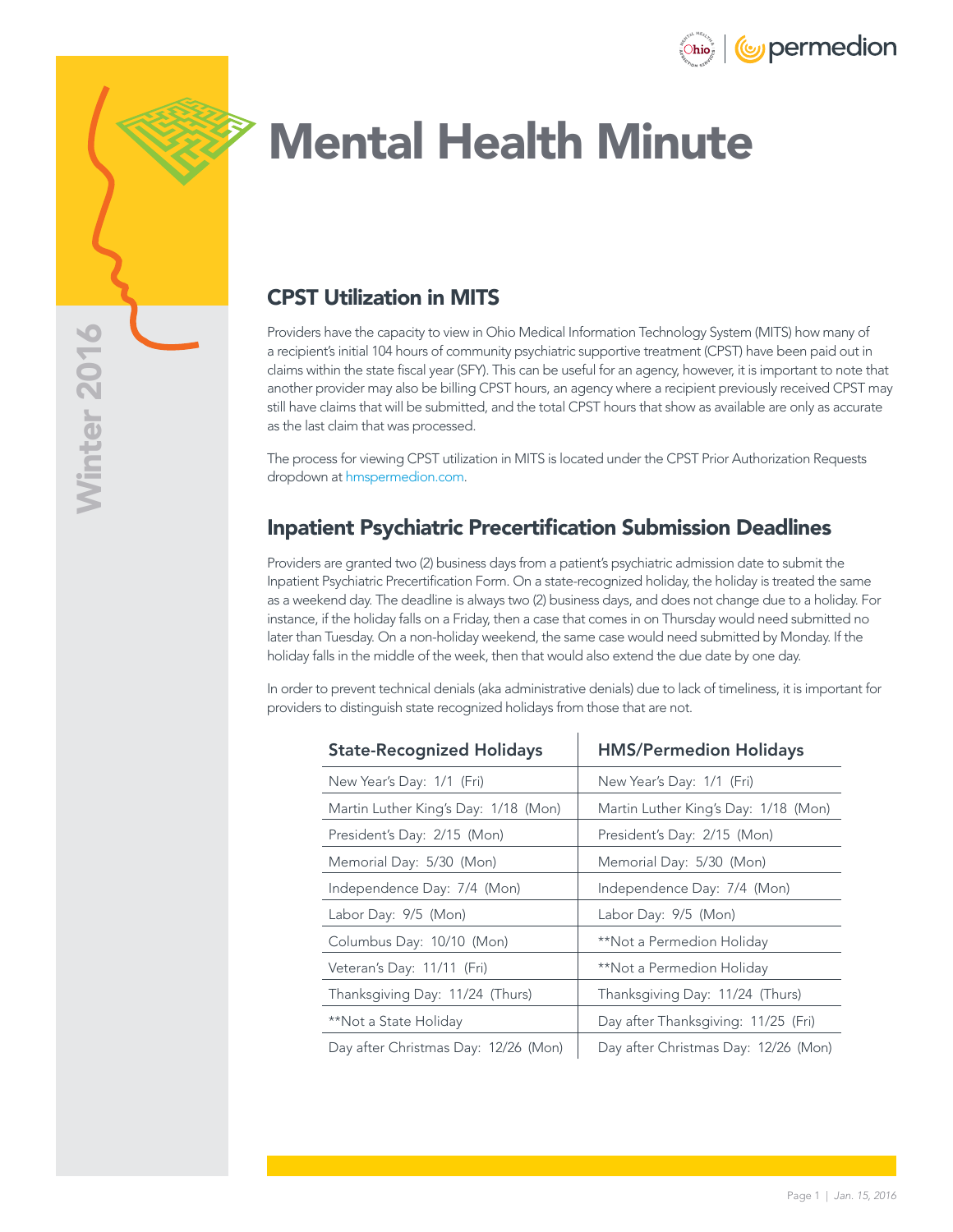### Website Updates

Recent updates to Permedion's website enhances providers' ability to easily locate the topic-specific information and forms needed to address their utilization review needs. New dropdowns have been created and additional areas of interest have been added.

After getting onto [hmspermedion.com,](http://hmspermedion.com) place the cursor on the orange tab marked "Contract Information." Hovering over this tab will show the drop-down menu for this tab, including "Ohio Medicaid: Mental Health." Move your cursor down to hover over this and another drop down menu appears, providing access to the following topics:

- InPatient Psychiatric Certification Requests
- **InPatient Precertification Requests for Out-of-**State Providers
- InPatient Psychiatric Post-Payment Reviews
- InPatient Psychiatric Post-Payment Reviews with On-Site Visit
- Appeals for InPatient Psychiatric Denials
- CPST Prior Authorization Requests
- **Newsletter**
- **Training**

#### SAVE THE DATE - Training Webinars

Training webinars have been scheduled regarding Inpatient Psychiatric Precertification Requests and CPST Prior Authorization Requests. Primary topics include processes and documentation. The webinars are a great way to review with seasoned employees, as well as train those who are new. Email invitations will be sent at a later date. In the meantime, the dates and times are as follows:

#### Inpatient Psychiatric Precertifications - 10 a.m., Wednesday, April 13, 2016

CPST Prior Authorizations - 10 a.m., Tuesday, March 22, 2016

CPST Prior Authorizations - 1 p.m., Wednesday, April 6, 2016

#### Certificates of Need

When completing post-payment reviews with on-site visits for inpatient psychiatric hospitals, Permedion has noted that Certificates of Need are not always completed. Additionally, sometimes when a certificate is completed, it is kept separate from the recipient's medical record and the staff do not know where it is located.

Anytime a recipient under age 21 is admitted to an inpatient psychiatric hospital, a Certificate of Need must be completed and maintained in hospital records. Many hospitals choose to keep the certificates in the medical records themselves. Otherwise, Permedion recommends that they be placed in a centralized location known by the hospital staff.

Hospitals can request a Certificate of Need from Permedion by calling 855.974.5393.

#### Form Updates

Permedion's CPST Prior Authorization form has been recently updated and placed on the website - [hmspermedion.com](http://hmspermedion.com). Providers will note that although the form includes several revisions, it is primarily unchanged. The Inpatient Psychiatric Precertification form is currently under revision and will be on the website within the next two months.

Providers must always submit the most current form when making Utilization Review requests. It is recommended that a new form always be downloaded when preparing a submission. Additionally, when getting onto the website, press F5 on the computer keyboard in order to clear cookies.

## Reminder: Signatures and Dates Required

A Utilization Review request submitted to Permedion must always be signed (with licensure when applicable) and dated by those who participated in its completion. Particularly in the case of CPST, more than one professional is frequently involved. By ensuring proper signatures and dates, a provider firmly establishes that a qualified professional identifies as being responsible for the clinical information provided.

## *Change of Contact*

As needed, hospitals should contact Permedion with any primary contact changes. Permedion's experience has been that sometimes the proper hospital personnel do not receive correspondence on a timely basis because it was delivered to theincorrect person.

In order to update a hospital primary contact with Permedion, complete the Change of Contact form located at [hmspermedion.com](http://hmspermedion.com).